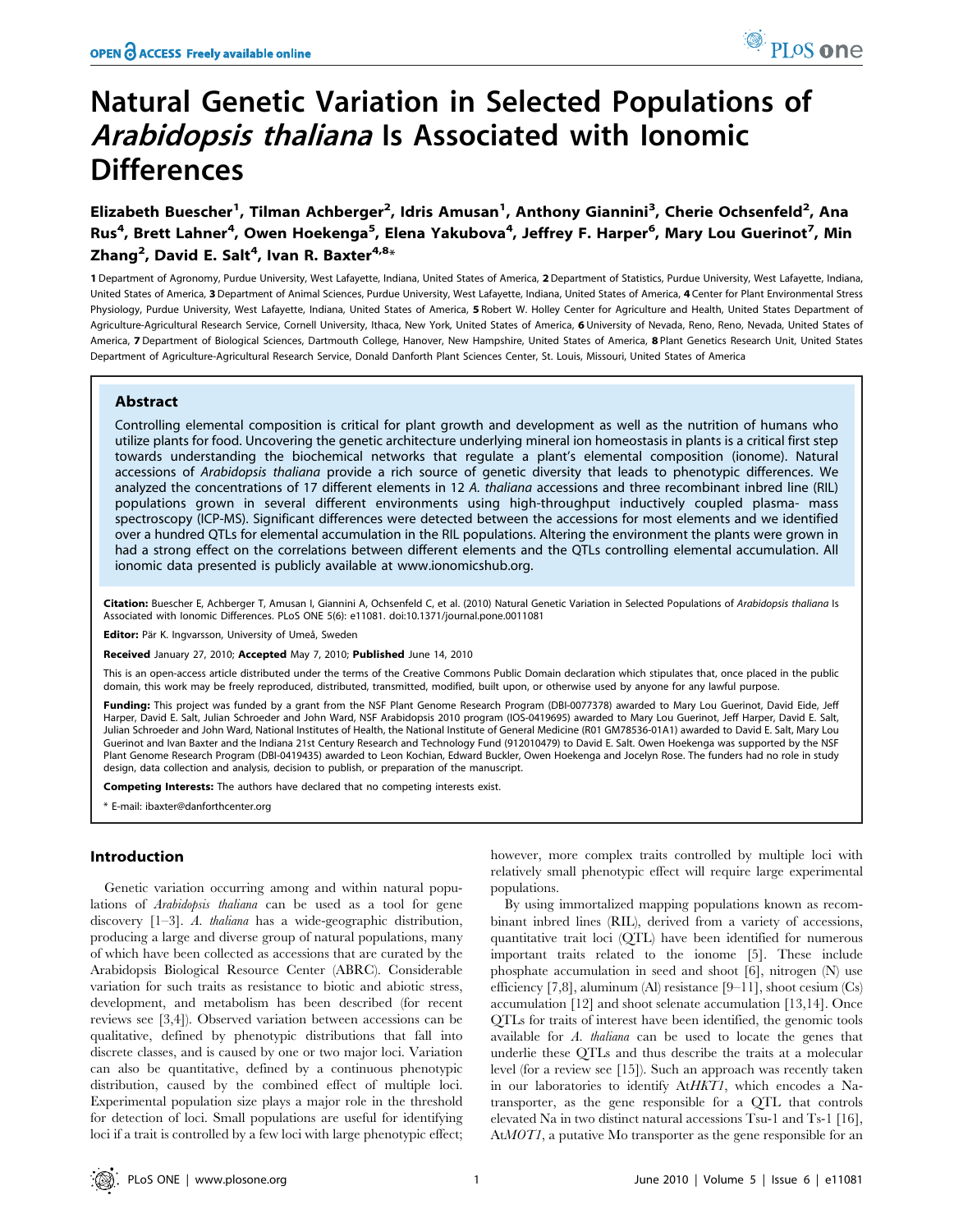$\sim80\%$  decrease in Mo accumulation in 7 accessions [17] and FPN2, an Fe and Co transporter as the gene responsible for increased Co in 6 accessions [18].

Although many studies have examined the genetic basis that controls the accumulation of single elements in a RIL population, only a small number [19–21] have examined multiple elements in multiple populations to investigate the genetic architecture of the ionome. We have previously shown that physiological responses to low Fe and P growth conditions cause robust 5 and 6 element signatures, respectively, in A. thaliana [22], demonstrating that single element examinations of a population cannot give an accurate picture of the plant ionome. Genetic variation in the response to these and other environmental changes are likely to alter these element- to- element relationships, leading to gene×environment×ionome interactions. In this study, we analyzed a small diversity panel of natural accessions and three RIL populations. We show that significant variation exists in the shoot and the seed ionomes of 12 A. thaliana accessions across different environments. The RIL populations  $\lceil$ Bay-0  $\times$  Shadahara (BaySha), Col-4  $\times$  Ler-0 (ColLer) and Cvi-0  $\times$  Ler-2 (CviLer)] were grown under a variety of environmental conditions (high vs. low Fe) and population sizes. Between 17 and 19 elements were measured for each population, with both macro- and microelements represented. We demonstrate that this variation is controlled by both Mendelian and quantitative trait loci, and that altering the environment has a large effect on which loci contribute to the observed differences.

# Results

# Variation in the shoot ionome of Arabidopsis thaliana accessions

The concentration of various elements in healthy A. thaliana shoot tissue from Col-0 varies over 4 orders of magnitude depending on the element and its biological function (Table 1). Macronutrients such as Mg, P, K and Ca accumulate more than 9,500  $\mu$ g g<sup>-1</sup> of the shoot dry weight, whereas micronutrients such as B, Mn, Fe, Co, Ni, Cu, Zn and Mo range in concentration from  $1-100 \mu g g^{-1}$ . Non-essential, potentially toxic trace elements such as As, Se, and Cd can accumulate to between  $1-10 \mu g g$ without any visible symptoms of toxicity. An ANOVA analysis of the accumulation in the 12 accessions reveals that variation in 13 of the 17 elements measured are under genetic control within the population (Table 1, Table 2, Table S1A). Several elements showed large variation between the lowest and highest accumulating accessions (Table 2). Mo showed the most variation with 44 significant pairwise differences between accessions (Table S1). Since Col-0 is the reference accession and a parent of many of the available RIL populations, we have also included a table of elemental differences compared with Col-0 (Table 2).

# Variation in the seed ionome of Arabidopsis thaliana accessions

The concentration of elements measured in A. thaliana seed varies over 4 orders of magnitude, a similar scale to that observed in shoots (Table 1). However, there are several significant differences between the shoot and seed ionome, with certain elements being enriched or reduced relative to other elements. For example, on a  $\mu$ g g<sup>-1</sup> dry weight basis, P does not change concentrations from seed to shoot, but K is approximately 4-fold lower in the seeds (Table 1). Furthermore, ANOVA analysis of the elemental composition of seeds from different A. thaliana accessions showed significant genetic control for 8 of the 17 elements (Table 1, Table 3, Table S1). Several significant differences between

| <b>Table 1.</b> Shoot and seed ionome of A. thaliana Col-0. |
|-------------------------------------------------------------|
|-------------------------------------------------------------|

| Element <sup>1</sup> Shoot <sup>2</sup> |         |           |                          | Seed <sup>3</sup> |           |             |
|-----------------------------------------|---------|-----------|--------------------------|-------------------|-----------|-------------|
|                                         | Average | <b>SD</b> | Line effect <sup>4</sup> | Average           | <b>SD</b> | Line effect |
| Li                                      | 11.83   | 2.93      | yes                      | 0.87              | 0.51      | no          |
| B                                       | 43.88   | 9.75      | yes                      | 6.84              | 2.1       | yes         |
| Na                                      | 860.14  | 217.84    | yes                      | 64.82             | 14.63     | yes         |
| Mg                                      | 12900   | 2900      | no                       | 3283              | 614       | yes         |
| P                                       | 9700    | 900       | yes                      | 9937              | 1578      | no          |
| Κ                                       | 46100   | 4700      | yes                      | 10690             | 2319      | no          |
| Ca                                      | 45000   | 2900      | yes                      | 5645              | 551       | no          |
| Mn                                      | 63.59   | 12.94     | yes                      | 32.49             | 5.49      | no          |
| Fe                                      | 100.63  | 7.62      | yes                      | 42.52             | 18.57     | yes         |
| Co                                      | 1.86    | 0.16      | yes                      | 0.27              | 0.15      | no          |
| Ni                                      | 1.41    | 0.26      | yes                      | 0.36              | 0.14      | yes         |
| Cu                                      | 1.82    | 0.72      | yes                      | 1.67              | 1.14      | no          |
| Zn                                      | 61.06   | 14.24     | yes                      | 58.65             | 14.42     | yes         |
| As                                      | 1.04    | 1.95      | no                       | 1.34              | 0.48      | no          |
| Se                                      | 9.3     | 9.03      | no                       | 11.71             | 5.74      | no          |
| Mo                                      | 5.52    | 0.81      | yes                      | 1.01              | 0.41      | yes         |
| Cd                                      | 2.03    | 0.25      | no                       | 0.36              | 0.11      | yes         |

<sup>1</sup>All elements presented as  $\mu$ g g<sup>-1</sup>.

<sup>2</sup>Data represents the average (n = 60 except for Li n = 30), individual plants harvested and analyzed in 3–6 separate experiments.

 $3$ Data represents the average (n = 12) of individual samples from seed pooled from 4 plants sub sampled 3 times each and analyzed in 2 separate experiments.

4 Column indicates if the line effect is significant in the ANOVA.

doi:10.1371/journal.pone.0011081.t001

accessions in the seed mirror the differences observed between the accessions in the leaves, however, there are multiple comparisons in which significant differences in the leaves are not reflected in the seed (and vice versa). For example, the elevated shoot Na observed in Ts-1 is also reflected in the seed, with Ts-1 showing a 161% increase in seed Na compared to Col-0 (Table 2 and 3), while the other high shoot Na accession, Tsu-1 does not accumulate significantly different amounts of Na in its seeds compared to Col-0 (Table 3).

# Identification of QTLs controlling ionomic differences in three Recombinant Inbred Populations

To expand on the genetic characterization of the ionome, we analyzed the elemental composition of 3 RIL populations: Bay-0  $\times$  Shadahara (BaySha), Col-4  $\times$  Ler-0 (ColLer) and Cvi-0  $\times$  Ler-2 (CviLer). BaySha and CviLer were grown in two different environments (two growth media with differing ingredients) for a total of 5 different experiments. The experiments differed in the number of RIL lines analyzed (from 93 for ColLer to 411 for the second BaySha experiment) and the number of plants analyzed per line (1–3). The parents of the RIL population showed significant differences in 53 out of the possible 87 instances (17 elements $\times$ 5 populations+S and Rb measured in the second BaySha experiment). We identified 218 QTLs in the five experiments although a significant number are likely the same QTL found in two experiments of the same population or are due to the shared Ler parent of CviLer and ColLer populations (Tables 4 and 5, Table S2). 158 of the 218 QTLs (72%) were found for elements for which the parents had a significant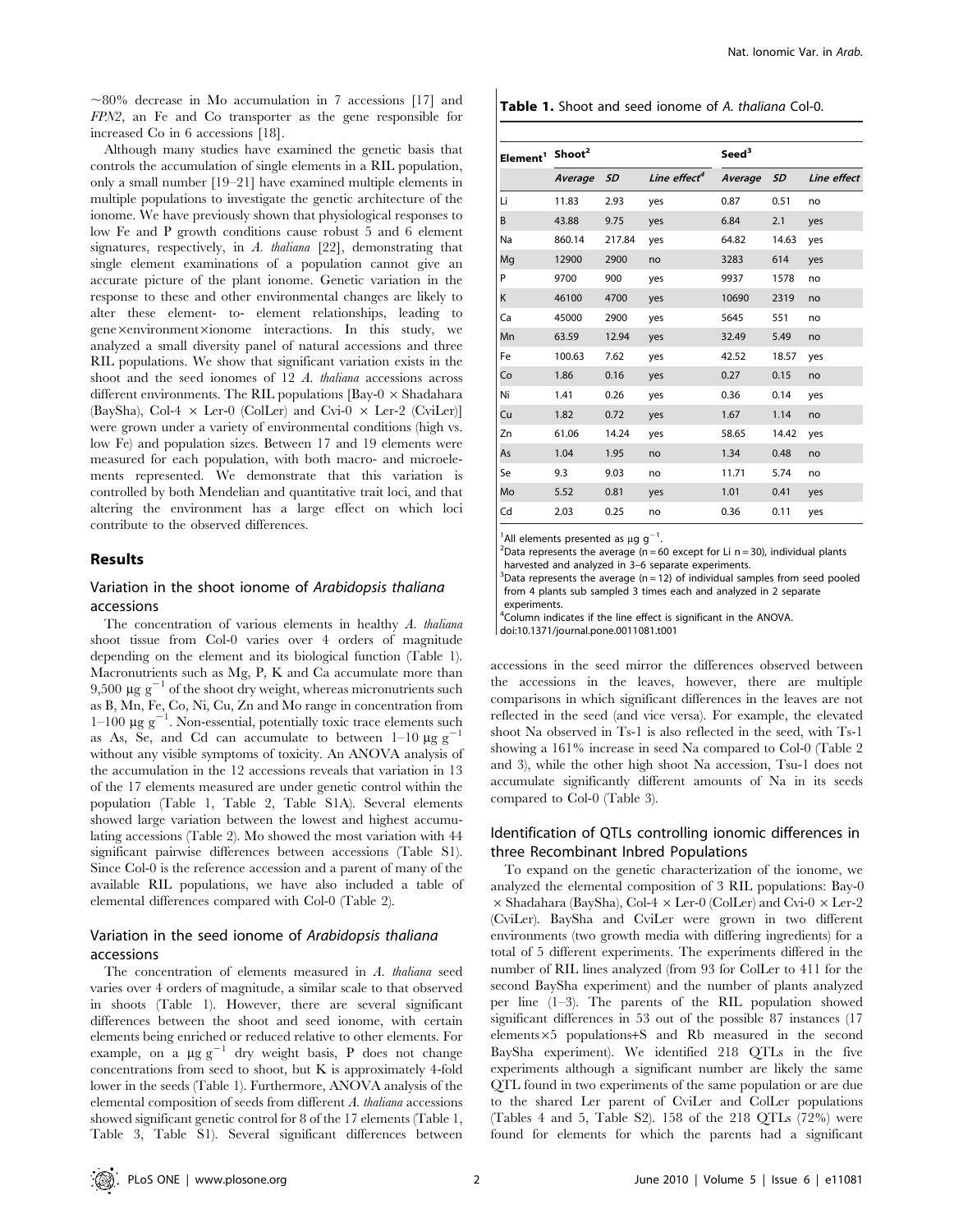Table 2. Shoot ionome variation across A. thaliana ecotypes compared to Col-0.

| l Name |                          | Acc. $#$ | B     | Na    | Mg | P     | К  | Ca    | Mn            | Fe    | Co    | Ni                      | Cu | Zn    | As | Se | Mo    | Cd C  |
|--------|--------------------------|----------|-------|-------|----|-------|----|-------|---------------|-------|-------|-------------------------|----|-------|----|----|-------|-------|
|        |                          |          |       |       |    |       |    |       |               |       |       | % difference from col-0 |    |       |    |    |       |       |
| Cvi-0  | Cape Verdi Islands       | 1096     |       |       |    | 23    | 27 | $-24$ | 15            | $-24$ |       |                         |    |       |    |    | 46    | $-25$ |
| Est-1  | Eastland, Russia         | 1150     |       |       |    | 17    | 37 |       | 24            |       |       |                         |    |       |    |    |       |       |
| Kas-1  | Kashmir, India           | 1264     |       |       |    |       |    |       |               |       |       |                         |    | $-33$ |    |    | $-59$ | $-26$ |
| Mrk-0  | Markt Baden, Germany     | 1374     |       | $-32$ |    |       | 36 |       | 28            |       | $-22$ |                         |    |       |    |    | $-27$ |       |
| Mt-0   | Martuba Cyrenaika, Libya | 1380     |       |       |    | 27    | 56 |       | 23            |       |       |                         |    |       |    |    | $-28$ |       |
| Se-0   | San Eleno, Spain         | 1502     |       |       |    |       |    | $-14$ | <sup>19</sup> |       | 73    |                         |    |       |    |    |       |       |
| $Ts-1$ | Tossa del Mar, Spain     | 1552     |       | 117   |    |       | 16 |       |               |       | 42    |                         |    |       |    |    |       |       |
| Van-0  | Vancouver, Canada        | 1584     |       |       |    | 25    | 53 |       | 45            | 12    |       |                         |    |       |    |    | $-76$ |       |
| Ws-0   | Wassilewskija, Russia    | 1602     | $-31$ | 89    |    |       |    |       |               |       |       |                         |    | $-34$ |    |    | $-81$ | $-26$ |
| $Nd-1$ | Niederzenz, Germany      | 1636     |       |       |    |       | 23 |       | 27            |       |       |                         |    |       |    |    | $-19$ |       |
| Tsu-1  | Tsu, Japan               | 1640     |       | 127   |    |       | 20 | 21    | 23            | 21    |       |                         |    |       |    |    |       |       |
| Ler-2  |                          | 8581     |       |       |    | $-19$ |    |       | 26            | 16    |       |                         |    |       |    |    | $-73$ |       |

All element values are in percent difference from Col-0 with data representing the significant (student t-test P<0.01) average difference across 2 independent experiments ( $n = 10$  individual plants per experiment).

doi:10.1371/journal.pone.0011081.t002

difference, for an average of 3.0 QTLs/element while elements in which the parents were not significantly different averaged 1.8 QTLs (Tables 4 and 5). All of the 19 major  $(r^2>20\%)$  QTLs we identified came from elements in which the parents were significantly different (Tables 4 and 5, Table S2). Frequency distributions showing difference between parental lines are provided in supplemental Files S1, S2, S3, S4, S5. To evaluate the effect of different experimental designs on the ability to identify QTLs for ionomic traits, we created subsets of the large BaySha experiment (411 lines at  $n = 2$ ,  $\sim 800$  samples) and the large CviLer experiment (165 lines at  $n = 3$ ). Randomly generated  $n = 1$ and  $n = 2$  subsets of the CviLer data identified 69% and 95% as many QTLs respectively as the  $n = 3$  data from which they were derived. When data from the 165 lines used in the small BaySha experiment was extracted from the large BaySha 411 line

experiment, 20% fewer QTLs were identified, suggesting that the different numbers of QTLs identified between the large and small BaySha experiments is due to the change in the number of lines.

#### Transgressive Segregation and Epistasis

We tested for transgressive segregation using two independent methods: the number of RILs which were significantly higher or lower than the parents grown in the same trays or having two QTLs with opposite allelic effects. For elements in which there was not a significant difference between the parents, the percentage of RILs that fell outside the range of the parents ranged from 10%– 41% (Tables 4 and 5, Files S1, S2, S3, S4, S5). The likelihood of finding transgressive segregation by the opposite allelic effects test increased as the number of QTLs increased: transgressive

Table 3. Seed ionome variation across A. thaliana ecotypes compared to Col-0.

| l Name |                          | Acc. $#$ | Li    | В   | Na  | Mg    | P | к     | Ca    | Mn Fe | Co | Ni                      | Cu | Zn | As | Se    | Mo    | Cd    |
|--------|--------------------------|----------|-------|-----|-----|-------|---|-------|-------|-------|----|-------------------------|----|----|----|-------|-------|-------|
|        |                          |          |       |     |     |       |   |       |       |       |    | % difference from col-0 |    |    |    |       |       |       |
| Cvi-0  | Cape Verdi Islands       | 1096     |       |     |     |       |   |       | $-23$ | 27    |    |                         |    |    |    |       | 69    |       |
| Est-1  | Eastland, Russia         | 1150     |       |     |     |       |   |       |       |       |    |                         |    |    |    |       |       |       |
| Kas-1  | Kashmir, India           | 1264     | $-58$ |     |     |       |   |       | $-54$ | 55    |    |                         |    |    |    | $-83$ | $-43$ |       |
| Mrk-0  | Markt Baden, Germany     | 1374     |       |     |     |       |   |       |       |       |    |                         |    |    |    |       |       |       |
| Mt-0   | Martuba Cyrenaika, Libya | 1380     |       |     |     |       |   |       |       |       |    |                         |    |    |    |       |       |       |
| Ee-0   | San Eleno, Spain         | 1502     |       |     |     |       |   |       |       |       |    | 309                     |    | 72 |    |       |       |       |
| $Ts-1$ | Tossa del Mar, Spain     | 1552     |       |     | 161 |       |   |       |       |       |    |                         |    |    |    |       |       |       |
| Van-0  | Vancouver, Canada        | 1584     | $-58$ |     |     |       |   |       |       |       |    |                         |    |    |    |       | $-48$ |       |
| Ws-0   | Wassilewskija, Russia    | 1602     |       |     |     |       |   |       |       |       |    |                         |    |    |    |       | $-58$ | $-82$ |
| $Nd-1$ | Niederzenz, Germany      | 1636     |       |     |     |       |   |       |       |       |    |                         |    |    |    |       | 53    |       |
| Tsu-1  | Tsu, Japan               | 1640     |       |     |     | $-12$ |   |       | $-12$ |       |    |                         |    |    |    |       | 92    |       |
| Ler-2  |                          | 8581     |       | 204 | 76  |       |   | $-34$ |       |       |    |                         | 69 |    |    |       | $-75$ |       |

All element values are in percent difference from Col-0 with data representing the significant (student t-test P<0.01) average difference across 2 independent experiments ( $n = 10$  individual plants per experiment).

doi:10.1371/journal.pone.0011081.t003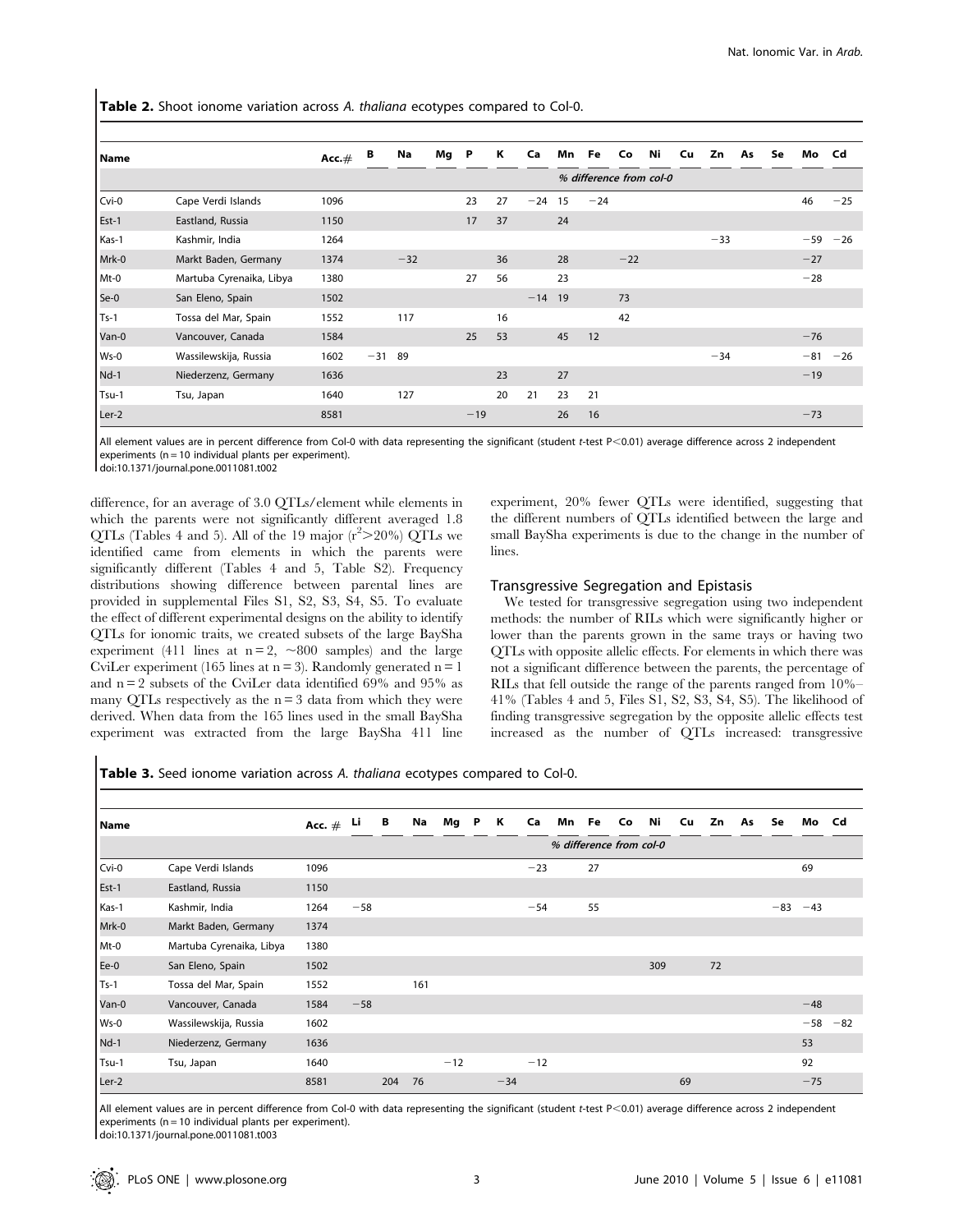Table 4. All QTLs for each element in the ColLer and BaySha RIL populations.

|           | ColLer (93 lines, $n = 3$ )        |           |                       |                             |                |              |                                                       |           | BaySha Small $(165$ lines, $n = 3$ ) |                             |                |                    |                                    |     | BaySha Full $(411$ lines, $n = 2$ ) |                             |                |                    |
|-----------|------------------------------------|-----------|-----------------------|-----------------------------|----------------|--------------|-------------------------------------------------------|-----------|--------------------------------------|-----------------------------|----------------|--------------------|------------------------------------|-----|-------------------------------------|-----------------------------|----------------|--------------------|
|           | <b>Sunshine Soil, Low Fe</b>       |           |                       |                             |                |              | Sunshine Soil, High Fe                                |           |                                      |                             |                |                    | Promix Soil, High Fe               |     |                                     |                             |                |                    |
|           | p-value ability sperc <sup>a</sup> |           | <b>Herit- HiloRIL</b> | Trans-<br>diff <sup>b</sup> | QTLs           |              | Major <sup>c</sup> p-value ability sperc <sup>a</sup> |           | Herit- HiloRIL                       | Trans-<br>diff <sup>b</sup> | QTLs           | Major <sup>c</sup> | p-value ability sperc <sup>a</sup> |     | <b>Hertit-HiloRIL</b>               | Trans-<br>diff <sup>b</sup> | QTLs           | Major <sup>c</sup> |
| Li        | 1.8E-03                            | 44%       | 16%                   | N                           | $\mathbf{0}$   | $\mathbf{0}$ | <b>NA</b>                                             | 46%       | 10%                                  | N                           | $\overline{2}$ | $\mathbf{0}$       | <b>NA</b>                          | 55% | 17%                                 | N                           | $\mathbf{1}$   | $\mathbf 0$        |
| B         | 5.7E-09                            | 57%       | 4%                    | N                           | $\mathbf{1}$   | 0            | <b>NA</b>                                             | 40%       | 18%                                  | Y                           | 3              | 0                  | 4.2E-04                            | 63% | 24%                                 | Y                           | 3              | 0                  |
| <b>Na</b> | <b>NA</b>                          | 51%       | 24%                   | N                           | $\Omega$       | $\mathbf{0}$ | 5.5E-10                                               | 79%       | 47%                                  | Y                           | $\overline{2}$ | $\mathbf{1}$       | 4.9E-11                            | 79% | 42%                                 | Y                           | $\overline{7}$ | $\mathbf{1}$       |
| Mg        | 6.1E-08                            | 52%       | 16%                   | N                           | $\Omega$       | 0            | $1.5E-12$                                             | 62%       | 9%                                   | Y                           | 2              | $\mathbf{1}$       | $3.2E-15$                          | 70% | 21%                                 | Y                           | 6              | 1                  |
| P         | $2.0E-14$                          | 63%       | 25%                   | N                           | $\mathbf{1}$   | $\Omega$     | 2.9E-14                                               | 66%       | 10%                                  | Y                           | $\overline{7}$ | $\Omega$           | $3.1E-34$                          | 73% | 13%                                 | Y                           | 9              | $\mathbf 0$        |
| l S       | <b>NA</b>                          | <b>NA</b> | <b>NA</b>             | <b>NA</b>                   | <b>NA</b>      | <b>NA</b>    | <b>NA</b>                                             | <b>NA</b> | <b>NA</b>                            | <b>NA</b>                   | <b>NA</b>      | <b>NA</b>          | 1.8E-15                            | 86% | 38%                                 | Y                           | 8              | $\overline{2}$     |
| K         | <b>NA</b>                          | 61%       | 21%                   | Y                           | $\overline{2}$ | $\mathbf{0}$ | 1.8E-15                                               | 72%       | 17%                                  | Y                           | 8              | $\mathbf{1}$       | 1.7E-42                            | 75% | 15%                                 | Y                           | $\overline{7}$ | $\mathbf{1}$       |
| Ca        | <b>NA</b>                          | 51%       | 16%                   | N                           | $\Omega$       | 0            | $1.2E-15$                                             | 59%       | 2%                                   | Y                           | 3              | $\mathbf{1}$       | $2.2E-29$                          | 72% | 22%                                 | Y                           | 4              | $\mathbf{1}$       |
| Mn        | 3.8E-18                            | 53%       | 4%                    | N                           | $\Omega$       | $\mathbf{0}$ | <b>NA</b>                                             | 43%       | 15%                                  | $\mathsf{N}$                | $\overline{2}$ | $\mathbf{0}$       | $1.3E-10$                          | 60% | 23%                                 | Y                           | 5              | $\mathbf 0$        |
| . Fe      | 9.3E-11                            | 50%       | 3%                    | N                           | 1              | 0            | <b>NA</b>                                             | 42%       | 7%                                   | N                           | $\mathbf{1}$   | $\mathbf 0$        | 2.3E-07                            | 66% | 26%                                 | Y                           | 3              | $\mathbf{1}$       |
| Co        | <b>NA</b>                          | 47%       | 19%                   | N                           | $\mathbf{0}$   | $\mathbf{0}$ | $7.6E-11$                                             | 47%       | 7%                                   | N                           | $\mathbf{1}$   | $\mathbf{0}$       | <b>NA</b>                          | 61% | 34%                                 | Y                           | $\overline{4}$ | $\mathbf{0}$       |
| Ni        | <b>NA</b>                          | 54%       | 15%                   | N                           | $\mathbf{1}$   | 0            | 1.9E-04                                               | 39%       | 8%                                   | N                           | $\mathbf 0$    | $\mathbf 0$        | 3.0E-07                            | 60% | 13%                                 | Ν                           | $\overline{2}$ | 0                  |
| Cu        | <b>NA</b>                          | 38%       | 23%                   | N                           | $\Omega$       | $\mathbf{0}$ | <b>NA</b>                                             | 42%       | 10%                                  | Y                           | 5              | $\Omega$           | 4.4E-06                            | 63% | 19%                                 | Y                           | 3              | 0                  |
| Zn        | 2.7E-03                            | 49%       | 14%                   | N                           | $\Omega$       | $\Omega$     | 1.5E-03                                               | 47%       | 10%                                  | Y                           | 6              | $\mathbf 0$        | 5.4E-09                            | 57% | 13%                                 | Y                           | 5              | 0                  |
| As        | <b>NA</b>                          | 98%       | 24%                   | <b>NA</b>                   | <b>NA</b>      | <b>NA</b>    | <b>NA</b>                                             | 55%       | 21%                                  | N                           | $\mathbf{0}$   | $\mathbf{0}$       | <b>NA</b>                          | 54% | 18%                                 | N                           | $\mathbf{1}$   | $\mathbf{0}$       |
| Se        | <b>NA</b>                          | 51%       | 29%                   | N                           | $\Omega$       | 0            | 1.7E-03                                               | 55%       | 47%                                  | Y                           | 3              | 2                  | <b>NA</b>                          | 57% | 11%                                 | Y                           | 5              | 0                  |
| <b>Rb</b> | <b>NA</b>                          | <b>NA</b> | <b>NA</b>             | <b>NA</b>                   | <b>NA</b>      | <b>NA</b>    | <b>NA</b>                                             | <b>NA</b> | <b>NA</b>                            | <b>NA</b>                   | <b>NA</b>      | <b>NA</b>          | 1.8E-35                            | 71% | 8%                                  | Y                           | $\overline{7}$ | $\mathbf{1}$       |
| Mo        | 1.5E-16                            | 66%       | 4%                    | N                           | 2              | 0            | 5.0E-36                                               | 80%       | 2%                                   | N                           | 2              | 1                  | 7.9E-49                            | 80% | 3%                                  | Ν                           | 2              | $\mathbf{1}$       |
| Cd        | <b>NA</b>                          | 53%       | 20%                   | N                           | 3              | $\mathbf{0}$ | 3.3E-06                                               | 46%       | 9%                                   | N                           | $\mathbf{1}$   | $\mathbf{0}$       | 2.7E-08                            | 53% | 10%                                 | N                           | $\mathbf{1}$   | $\mathbf{0}$       |

Population size and replicate number are included with each RIL as well as environment.

<sup>a</sup>Transgressive segregation as measured by the percentage of RILs significantly outside of the range of the parents.

<sup>b</sup>Transgressive segregation determined by the presence of QTLs with different directions of the additive effect.

 $\mathrm{c}$ Major QTL with R<sup>2</sup> value > 0.20.

doi:10.1371/journal.pone.0011081.t004

segregation occurred in 14 of 19 elements in the large (411 line) BaySha experiment (83 QTLs), none of the elements in the ColLer experiment (11 QTLs) and only two of the elements in the first CviLer experiment (28 QTLs) (Tables 4 and 5). Epistatic interactions between the identified QTLs were examined using RQTL in the large BaySha population and the CviLer population experiments. Only five significant  $(p<0.01)$  interactions were found among the 53 (17+17+19) elements examined, none of which were found in the 411 line (large) BaySha population with the most power to detect epistatic interactions (Table S3).

# Environmental Effect on Element Correlations and QTL Discovery

Alterations in the environment or physiology of a plant can affect the accumulation of multiple elements simultaneously. Variation in mineral uptake in different environments has been described in A. thaliana [19,21,23] and Silene vulgaris [24]. The clearest example of the effect of the environment was observed in the relationships between elements within a given experiment. We measured the correlation between each pairwise combination of elements from every RIL in each of the five populations (Figure 1). While many elements were significantly correlated within each of the five experiments, only three pairs of elements were correlated in every population×environment we analyzed: Li-Na, Mg-Ca, and Cu-Zn, although Li-As, Li-Cd, Li-K, Li-Zn, P-Fe, Mg-Zn and Zn-Cd were found in 4 of the 5 experiments (Figure 1).

The BaySha and CviLer populations were each grown in two different growth media environments. Most of the significant elemental correlations (68 of 85 total correlations in BaySha and 66 of 76 total correlations in CviLer) were found in only one of the environments (Figure 1). The Ca-Mo correlation was unique to the BaySha population and was found in both environments. There is a three element correlated network that only appears in Sunshine growth medium with sufficient Fe, Co-Cd is positively correlated while both are negatively correlated to Cu (Cu-Cd is not significant in CviLer) (Figure 1). Interestingly, in the BaySha Promix experiment, Co-Cu is also negatively correlated, but Cu-Cd is positively correlated. Eight other correlations were shared between the three populations grown in sufficient Fe Sunshine growth medium. In the Fe sufficient Sunshine growth medium, BaySha shared 18 and 22 correlations with CviLer and ColLer, respectively (Figure 1). When the Promix grown BaySha population was compared with sufficient Fe Sunshine CviLer and ColLer populations, only 8 and 11 shared correlations were identified (Figure 1).

## Comparison of QTLs across environments

To test whether altering the environment altered which genetic loci control the ionome, we compared the QTLs identified for each element in the five experiments. The only common QTL among the five populations, regardless of environment, population size or genetic background, is the Mo QTL on chromosome two corresponding to the MOT1 locus [25]. In the analysis of the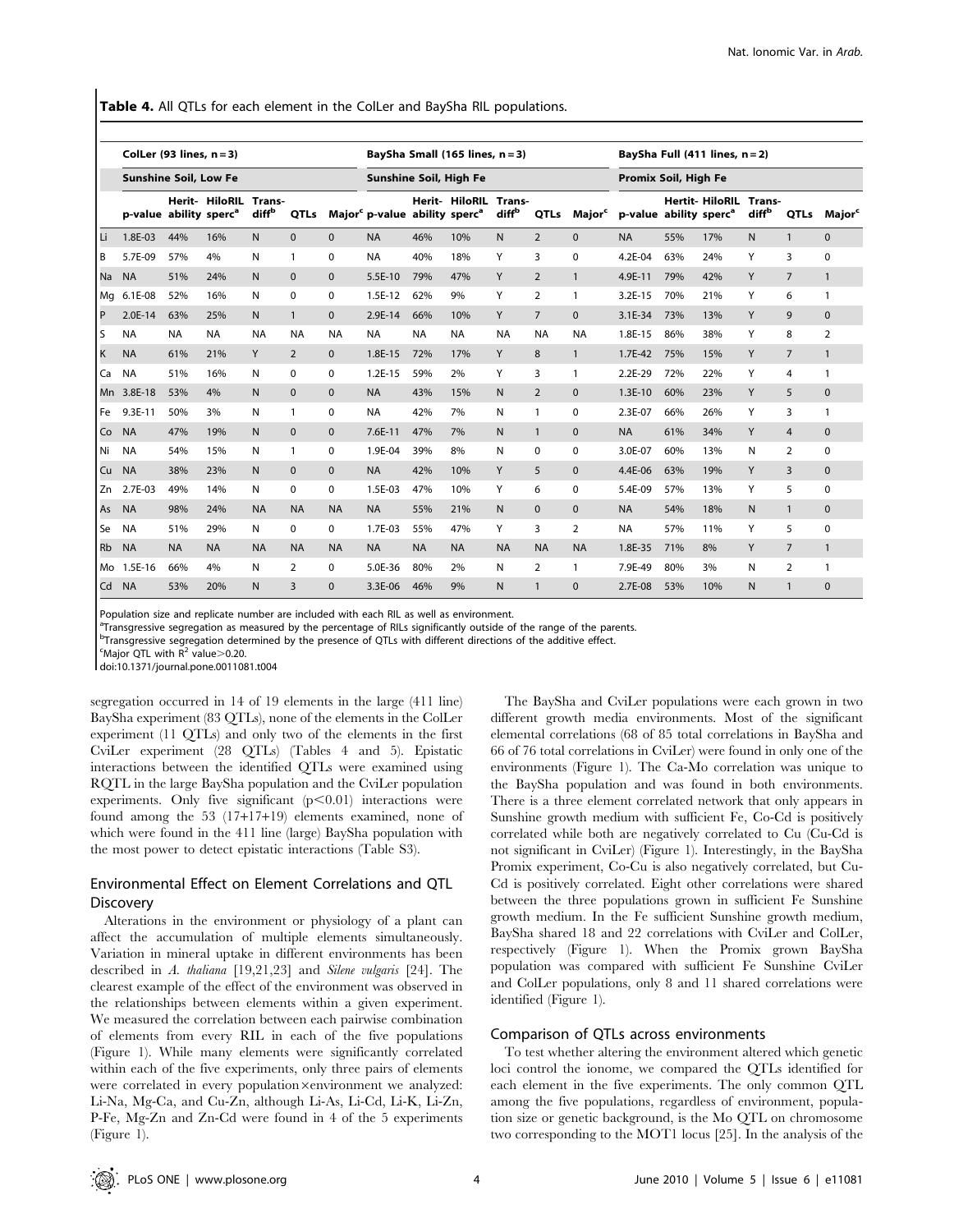Table 5. All QTLs for each element in the CviLer RIL populations.

|           |           | CviLerLow $(151$ lines, $n = 1$ ) |                                      |                             |                |                           |                        | CviLer High (161 lines, n = 3)   |                |                              |                |                           |  |  |
|-----------|-----------|-----------------------------------|--------------------------------------|-----------------------------|----------------|---------------------------|------------------------|----------------------------------|----------------|------------------------------|----------------|---------------------------|--|--|
|           |           | <b>Sunshine Soil, Low Fe</b>      |                                      |                             |                |                           | Sunshine Soil, High Fe |                                  |                |                              |                |                           |  |  |
|           | p-value   | Herit-<br>ability                 | <b>HiloRIL</b><br>sperc <sup>a</sup> | Trans-<br>diff <sup>b</sup> | QTLs           | <b>Major</b> <sup>c</sup> | p-value                | Herit-ability sperc <sup>a</sup> | <b>HiloRIL</b> | Trans-diff <sup>b</sup> QTLs |                | <b>Major</b> <sup>c</sup> |  |  |
| Li        | 5.7E-05   | <b>NA</b>                         | 21%                                  | N.                          | $\mathbf{1}$   | $\mathbf{0}$              | $2.2E-04$              | 52%                              | 34%            | Y                            | 2              | $\mathbf{1}$              |  |  |
| B         | <b>NA</b> | <b>NA</b>                         | 27%                                  | N                           | 3              | $\mathbf 0$               | $5.1E-16$              | 70%                              | 25%            | Y                            | $\overline{7}$ | $\mathbf{1}$              |  |  |
| Na        | 1.4E-08   | <b>NA</b>                         | 13%                                  | Y                           | $\mathbf{1}$   | $\mathbf{1}$              | $2.7E-11$              | 48%                              | 7%             | Y                            | $\overline{4}$ | $\mathbf 0$               |  |  |
| Mg        | 3.3E-04   | <b>NA</b>                         | 24%                                  | N                           | $\mathbf{1}$   | $\mathbf 0$               | 1.9E-31                | 59%                              | 6%             | Y                            | 5              | $\mathbf 0$               |  |  |
| P         | 1.5E-05   | <b>NA</b>                         | 39%                                  | $\mathsf{N}$                | $\overline{3}$ | $\mathbf{0}$              | 1.4E-46                | 78%                              | 2%             | Y                            | 5              | $\mathbf{1}$              |  |  |
| l S       | <b>NA</b> | <b>NA</b>                         | <b>NA</b>                            | <b>NA</b>                   | <b>NA</b>      | <b>NA</b>                 | <b>NA</b>              | <b>NA</b>                        | <b>NA</b>      | <b>NA</b>                    | <b>NA</b>      | <b>NA</b>                 |  |  |
| K         | <b>NA</b> | <b>NA</b>                         | 25%                                  | Y                           | $\overline{2}$ | $\mathbf{0}$              | 7.0E-19                | 57%                              | 12%            | N                            | 3              | $\mathbf 0$               |  |  |
| Ca        | <b>NA</b> | <b>NA</b>                         | 34%                                  | N                           | $\mathbf{1}$   | $\mathbf 0$               | 1.0E-29                | 56%                              | 6%             | N                            | $\mathbf{1}$   | $\mathbf 0$               |  |  |
| Mn        | 2.4E-07   | <b>NA</b>                         | 11%                                  | N.                          | 3              | $\mathbf{0}$              | <b>NA</b>              | 68%                              | 40%            | Y                            | 6              | $\mathbf{0}$              |  |  |
| Fe        | <b>NA</b> | <b>NA</b>                         | 28%                                  | N                           | $\overline{2}$ | $\mathbf 0$               | 7.2E-05                | 51%                              | 13%            | N                            | 2              | $\mathbf 0$               |  |  |
| Co        | <b>NA</b> | <b>NA</b>                         | 19%                                  | N.                          | $\mathbf{1}$   | $\mathbf{0}$              | <b>NA</b>              | 47%                              | 12%            | N.                           | $\mathbf{1}$   | $\mathbf 0$               |  |  |
| Ni        | <b>NA</b> | <b>NA</b>                         | 23%                                  | N                           | $\mathbf 0$    | $\mathbf 0$               | 2.2E-03                | 45%                              | 24%            | N                            | $\mathbf 0$    | $\mathbf 0$               |  |  |
| Cu        | <b>NA</b> | <b>NA</b>                         | 21%                                  | $\mathsf{N}$                | $\mathbf{1}$   | $\mathbf 0$               | <b>NA</b>              | 37%                              | 15%            | N                            | $\overline{3}$ | $\mathbf 0$               |  |  |
| Zn        | <b>NA</b> | <b>NA</b>                         | 15%                                  | N                           | 3              | $\mathbf 0$               | <b>NA</b>              | 63%                              | 41%            | Y                            | 5              | $\mathbf 0$               |  |  |
| As        | <b>NA</b> | <b>NA</b>                         | 26%                                  | $\mathsf{N}$                | $\mathbf 0$    | $\mathbf 0$               | $6.1E-11$              | 54%                              | 9%             | N                            | $\mathbf{0}$   | $\mathbf 0$               |  |  |
| Se        | <b>NA</b> | <b>NA</b>                         | 38%                                  | N                           | $\overline{2}$ | $\mathbf 0$               | <b>NA</b>              | 53%                              | 13%            | N                            | $\mathbf 0$    | $\mathbf 0$               |  |  |
| <b>Rb</b> | <b>NA</b> | <b>NA</b>                         | <b>NA</b>                            | <b>NA</b>                   | <b>NA</b>      | <b>NA</b>                 | <b>NA</b>              | <b>NA</b>                        | <b>NA</b>      | <b>NA</b>                    | <b>NA</b>      | <b>NA</b>                 |  |  |
| Mo        | 8.2E-08   | <b>NA</b>                         | 9%                                   | N                           | 3              | $\mathbf{1}$              | 1.0E-29                | 81%                              | 4%             | N                            | 2              | $\mathbf{1}$              |  |  |
| Cd        | 7.3E-05   | <b>NA</b>                         | 13%                                  | N                           | $\mathbf{1}$   | $\mathbf{0}$              | 1.2E-08                | 56%                              | 11%            | N                            | $\overline{2}$ | $\mathbf{0}$              |  |  |

Population size and replicate number are included with each RIL as well as environment.

<sup>a</sup>Transgressive segregation as measured by the percentage of RILs significantly outside of the range of the parents.

<sup>b</sup>Transgressive segregation determined by the presence of QTLs with different directions of the additive effect.

 $\mathrm{c}$ Major QTL with R<sup>2</sup> value > 0.20.

doi:10.1371/journal.pone.0011081.t005

parents grown with the CviLer population, seven of the elements measured, Li, Na, Mg, P, Ca, Mo and Cd, were significantly different in both growth conditions, three were not significantly different in either condition, and seven elements were only significant in one condition (Tables 4 and 5, Table S2). For the elements that were significantly different in the parents in both conditions, 4 of the 7 QTLs were found in both conditions (Tables 4 and 5, Figure 2, Table S2). In the analysis of the parents grown with the BaySha populations, nine of the elements measured, Na, Mg, P, K, Ca, Ni, Zn, Mo and Cd, were significantly different in both growing conditions, two were not significantly different in either condition, and eight elements were significantly different in only one condition (Tables 4 and 5, Table S2). Of the nine elements in both BaySha populations that were significantly different in the parents, 20 of 54 QTLs were found in both growing conditions (Tables 4 and 5, Figure 2, Table S2).

Comparing QTLs from the ColLer and CviLer populations grown in sufficient Fe Sunshine growth medium, we identified four common QTLs (Figure 2, Table S2). However, only one of those QTL (Mo) was shared with the BaySha population grown in the same medium. When comparing the BaySha populations with ColLer, three of the 11 ColLer QTLs appear to be in similar locations (Figure 2, Table S2). The CviLer populations grown in different environments share four common QTLs (Figure 2) and the BaySha populations share 25 QTLs (Figure 2, Table S2).

## **Discussion**

# Natural variation in the A. thaliana shoot and seed ionome

Identification of variation in elemental accumulation among A. thaliana accessions provides an excellent starting point for identifying genes important for regulation of the plant ionome, and for understanding how the ionome responds to different growth conditions and stresses. All of the A. thaliana accessions profiled in this study had at least one element that was significantly different  $(p<0.01)$  from the Col-0 reference accession. Several accessions, for example Est-1 and Nd-1, had no significant differences in elemental accumulation between them, even though they were collected from geographically distant sites [26]. One explanation is that they are adapted to soils with similar mineral contents. Unfortunately, we lack information on the type of soil from which most of these accessions were collected. The ionomic signature of Cvi is markedly different from that of all the other accessions in this study. The large difference in ionomic profiles between Cvi and the other accessions is mirrored in the genetic distance of Cvi from other accessions as shown by genome-scale analysis of sequence polymorphisms [26].

The variation observed in the accumulation of most elements between shoots and seeds may be attributed to the large differences in the biochemical and physiological functions of these tissues. For this reason, it is more appropriate to focus on elementto-element and accession-to-accession comparisons when contrasting the seed and shoot ionomes. Phosphorus is the fourth most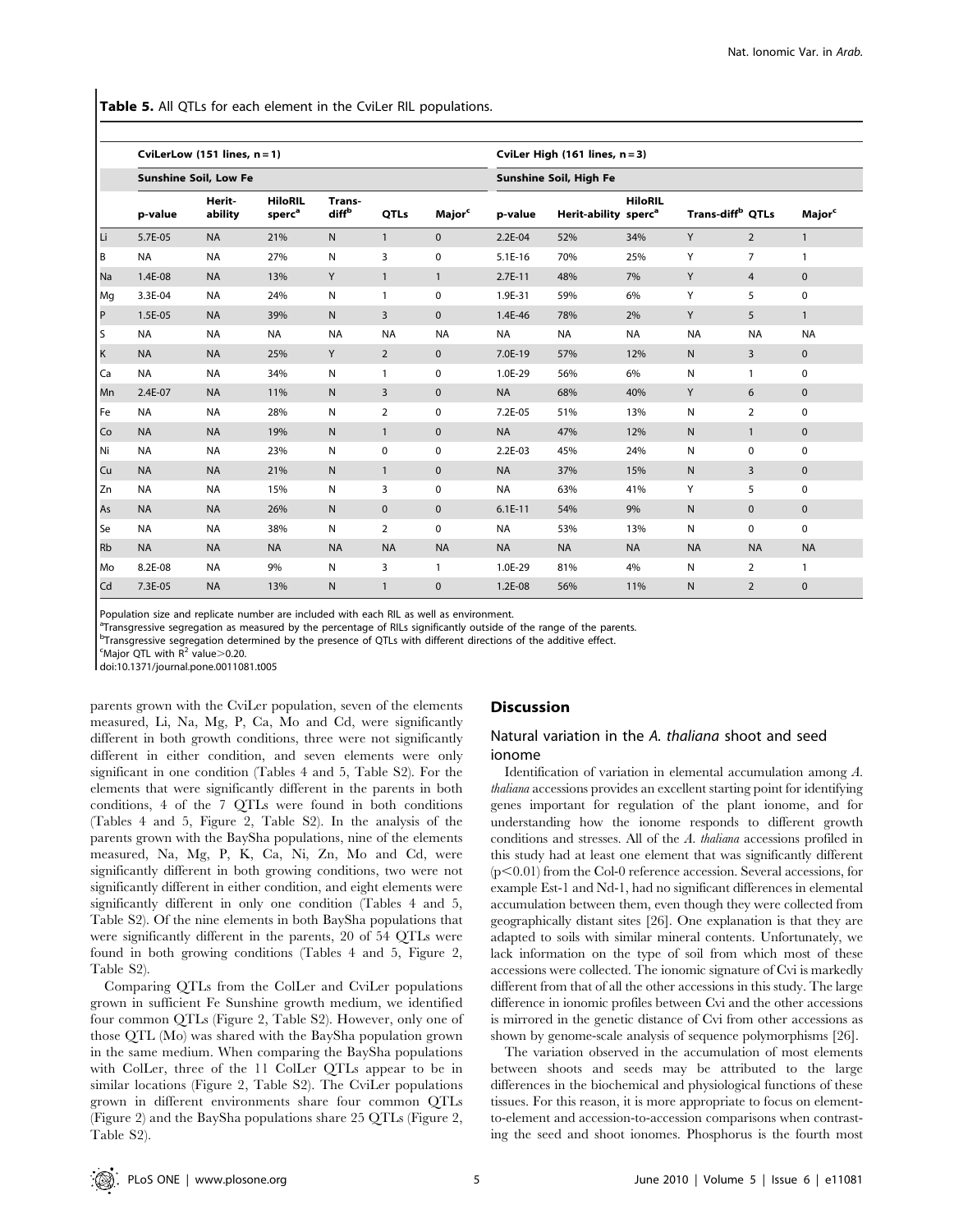

Figure 1. Elemental correlations for the 5 RIL populations. Solid lines represent a positive correlation value. Dashed lines represent negative correlation values. Thicker solid and dashed lines indicate correlations  $>0.5$  or  $<-0.5$ , respectively. ColLer, CviLer high Fe, and BaySha small were all grown in Fe-sufficient Sunshine growth medium. The other CviLer population was grown in Sunshine growth medium with low Fe watering, while the Large BaySha population was grown in Promix growth medium. doi:10.1371/journal.pone.0011081.g001

abundant element in the shoots, but the second highest (and within 10% of K) in the seeds, likely reflecting the role of the P containing molecule phytate as the anion in storage crystals for cations like Ca, K, Mg, Mn and Zn [27]. Comparison of the seed Na accumulation of the three high shoot Na accessions suggests an active mechanism to either transport Na to the seed in Ts-1 or exclude Na from the seed in Ws-0 and Tsu-1. Of the 8 accessions that have shoot Mo levels that are significantly different from Col-0, 5 show similar differences in the seed ionome, while Nd-1 has lower Mo in the shoots, but higher Mo in the seeds and the remaining two lines are not significantly different in the seeds. The wide disparity in ionomic signatures of each accession in seeds and shoots suggests that the mechanisms governing elemental accumulation are distinct in these tissues. Waters and Grusak [28] demonstrated that both remobilization from the leaves and continued supply from the roots could contribute to seed mineral loading in Col-0, Cvi-0 and Ler-0, suggesting multiple control points in which natural variation could have different effects on the seed and leaf ionomes. Since conducting this screen, we have identified several of the genes underlying the variation detected in the leaves of the 12 accessions. We identified HKT1, encoding a Na-transporter, as the gene underlying the QTL responsible for elevated shoot Na in both Tsu-1 and Ts-1 [16], MOT1, a putative Mo transporter, as the gene underlying the low Mo in Ler-2, Ws-0 and Van-0 [17] and FPN2, an Fe and Co transporter as the gene responsible for increased Co in Ts-1 and Se-0 [18].

#### Gene  $\times$  Environment  $\times$  Ionome Interactions

We detected a strong interaction between the environment and the genetic control of the ionome in our analysis of element-toelement genetic correlations and comparisons of QTLs detected in the same population in different environments. Two of the robust genetic correlations identified in all 5 experiments (Mg-Ca and Cu-Zn) have been identified by other researchers in a variety of species and environments [28–34]. The three robustly correlated pairs of elements (Li-Na, Mg-Ca and Cu-Zn) have similar chemical properties, suggesting that shared biochemical accumulation pathways accounts for the observed correlation. Many of the other significant correlations that we detected were specific to a given growth medium, RIL population or combination of both. This suggests that many of these relationships are not the result of a specific pathway for accumulating these elements, but are indirect effects of changes in the biochemistry or physiology of the plants in response to different environmental conditions such as the responses to low Fe and P identified by Baxter et al. [22]. In agreement with this hypothesis, we also observed a large number of environment-specific QTLs. For example in the CviLer population grown in high and low Fe conditions, the largest effect QTL we observed was for P in the Fe sufficient conditions, which explained 33% of the variance (Table S2). Smaller effect QTLs for Li, K and Fe were observed at the same location. Interestingly, none of the QTLs were observed when the RIL population was grown under low Fe conditions, which corresponds with the loss of any difference between Cvi-1 and Ler-2 parent in P, K and Fe, and the correlations between Li-Fe, Li-K and P-K under low Fe. It has previously been observed that P status regulates Fe status, with high P reducing Fe accumulation and increasing expression of IRT1 encoding the primary root Fe-transporter [35,36]. It is possible that these responses are attributed to reduced Fe bioavailability in the growth medium caused by elevated P driving the precipitation of Fe as Fe-phosphate [37]. We also observed a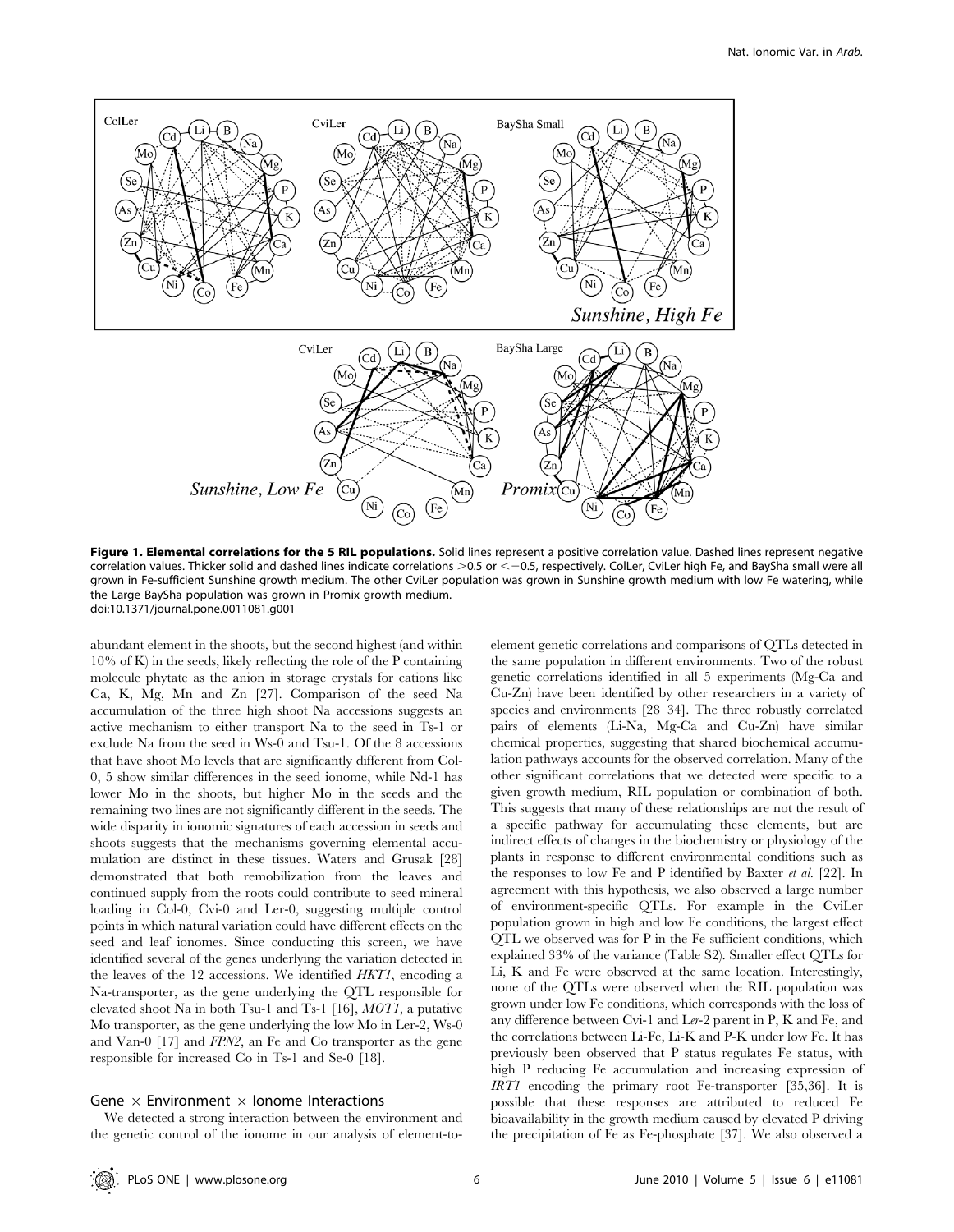

Figure 2. Chromosome maps with QTL noted for each element in which QTL were identified. The white circle within the colorful boxes represents the estimated location of the QTL. A. QTL identified in RIL ColLer. B. QTL identified in RIL BaySha, Sunshine growth medium. C. QTL identified in RIL BaySha, Promix growth medium. D. QTL identified in RIL CviLer, high Fe environment. E. QTL identified in RIL CviLer, low Fe environment.

doi:10.1371/journal.pone.0011081.g002

set of co-localized QTLs on chromosome one and corresponding significant element correlations in the BaySha population: Mg, K and Ca had QTLs in both environments, while the Fe QTL and Mg-Fe and Ca-Fe correlations, were only found in the large BaySha, Promix growth medium experiment. Ghandilyan et al. [19] reported similar phenomena, observing that QTLs identified for multiple elements across populations were contingent on environment and type of organ (ie seed or tissue) the trait was measured, while Waters and Grusak [20] observed that a large number of QTLs for seed elemental accumulation in the ColLer population were not detected in all experiments conducted over a period of years.

# Implications of Experiment design and Parent Differences for QTL Discovery

As the QTL studies reported here required a considerable amount of effort and resources, we investigated several different experimental designs to optimize QTL discovery while limiting the number of samples analyzed. While we did detect some transgressive segregation, finding RIL populations in which the parents are different for the element of interest is clearly the best way to identify QTLs controlling a specific element. Across all experiments, major QTL(s), which are much easier to fine map, were far more likely to be found when the parents were significantly different for that element. The Ionomicshub database (www.ionomicshub.org) now has data for  $>350$  accessions,

including most available RIL population parents and is an excellent resource for finding accession pairs which differ for a given element. Reducing the number of replicates from 3 to 2 in the CviLer population (138 lines which had data for 3 samples) only reduced the number of QTLs identified by 5% while decreasing the number of lines in the large BaySha population from 411 to 165 reduced the number of QTLs identified by 22%. This suggests that for ionomics, like other traits [38], more lines are more beneficial than more replicates. With the possibility of analytical or biological outliers, we believe that  $n = 2$  should be the minimum number of replicates per line. However, there does not appear to be a need to increase the number of plants analyzed for each line beyond two if it would reduce the number of lines analyzed or make the experiments cost or scope unfeasible.

Several studies examining elemental accumulation [19,21,23] in A. thaliana RIL populations have identified multiple epistatic interactions. In contrast, we found no significant (p-value $< 0.01$ ) epistatic effects in the large BaySha population and only five significant epistatic effects in the two CviLer experiments, a few more than would be expected by chance alone. No epistatic interactions were found between QTLs identified using composite interval mapping (CIM). With 411 lines in the BaySha population we had more than sufficient statistical power to detect 2 way epistatic interactions. The difference among previously published studies and ours may be due to a more conservative permutation based significance cutoff in our Rqtl analysis. Ultimately, resolution of this question will require the cloning of genes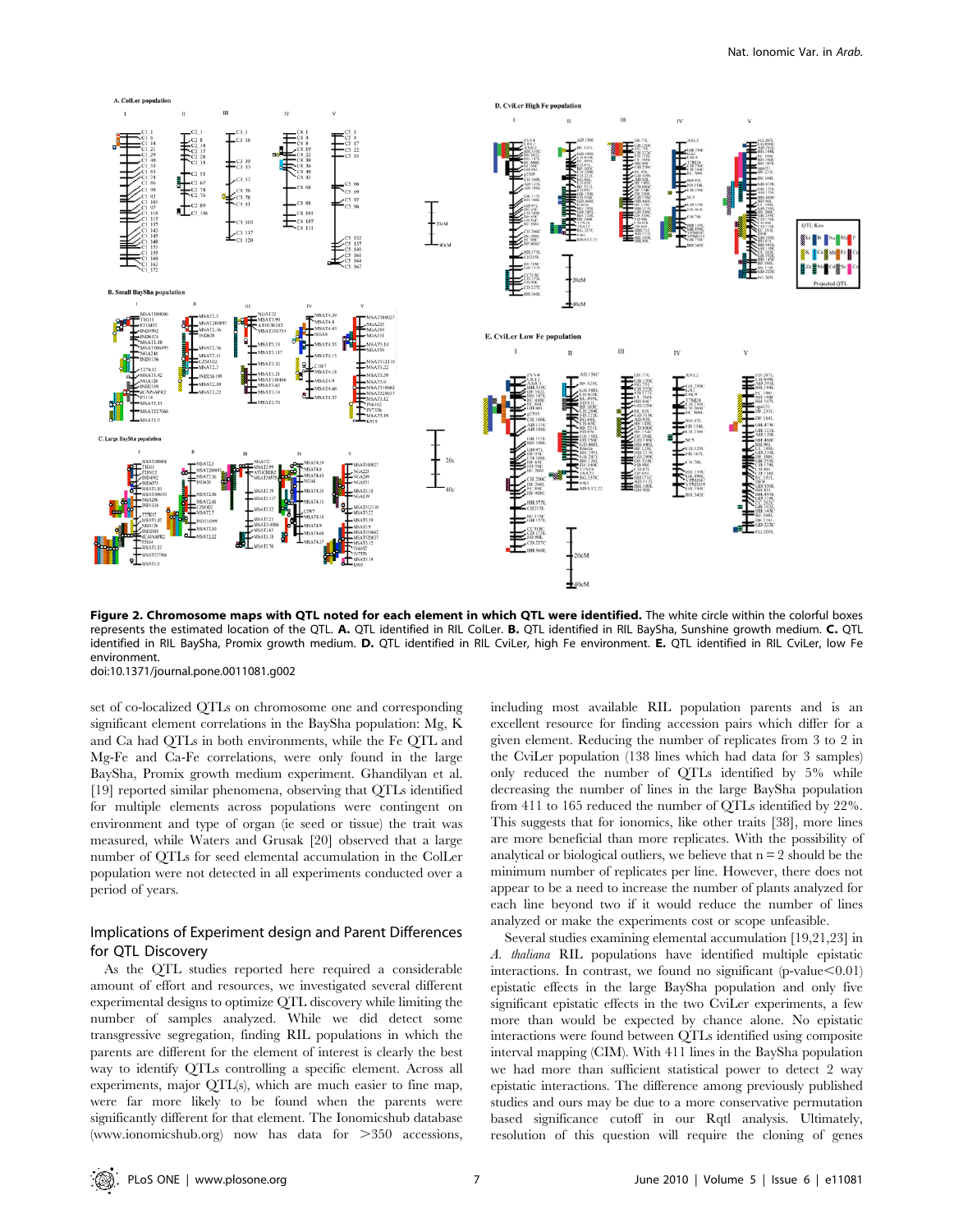underlying these QTLs and identifying epistatic interactions between the genes.

# Conclusion

We have demonstrated that natural accessions of A. thaliana provide an excellent resource for ionomic gene discovery. There is a strong effect of the growth environment on both the element-toelement correlations and the QTLs underlying elemental accumulation. All the ionomic data for shoot tissue discussed is publicly accessible for viewing, download and re-analysis at the online Purdue Ionomics Information Management System (PiiMS; accessed at www.ionomicshub.org).

## Materials and Methods

#### Plant Growth

All of the seeds for the A. thaliana accessions used in this study were obtained from the ABRC. The accessions were planted in seven  $(5.25'' \times 5.25'')$  pots or in two rows of a 20-row  $(10.5'' \times 21'')$ tray. The planting pattern was varied across trays to reduce positional effects. Plants were grown in a climate-controlled room at  $19-24^{\circ}$ C with 10 hours of light at 80 to 100  $\mu$ E for 36 to 40 days. The growth medium were Sunshine mix LB2 (Sun Gro Horticulture) (screened through a 1/4 inch mesh) and Promix (Premier Horticulture). Both mixtures are peat based, but they differ in the identity and grade of the other components. Notably, Sunshine has gypsum, while Promix has vermiculite as well as added macro- and micronutrients. Both growth media were amended with Li, Na, Co, Ni, As, Se, Rb, Sr and Cd at sub-toxic concentrations [39]. The CviLer low Fe  $(n = 1, 151)$  individuals) population was grown in Sunshine mix LB2 and watered with  $0.25X$  Hoaglands solution+2.5ml/LFe tartrate. The CviLer (n = 3, 161 individuals) and BaySha small  $(n = 3, 165$  individuals) population was grown in Sunshine mix LB2 and watered with 0.25X Hoaglands solution (File S7) with additional Fe (1ml Fe HBED/L). The large BaySha populations ( $n = 2$ , 411 individuals) was grown in Promix (Premier Horticulture) and also watered with 0.25X Hoaglands solution +1ml Fe HBED/L. ColLer population  $(n = 3, 93$  individuals) was grown in Sunshine mix LB2 and watered with 0.25X Hoaglands solution+1ml Fe HBED/L. All plants were watered at 3 to 4 day intervals.

#### Ionomic Analysis

Plants were sampled by removing 2–3 leaves (0.001–0.005 g fresh weight) and washing with 18  $M\Omega$  water before being placed in Pyrex digestion tubes. Sampled plant material was dried for 24 hr at  $88^{\circ}$ C, and weighed before open-air digestion in Pyrex tubes using  $0.7$  mL concentrated  $HNO<sub>3</sub>$  (Mallinckrodt AR select grade) at  $110^{\circ}$ C for 5 hours. Each sample was diluted to 6.0 mL with 18  $M\Omega$  water and analyzed for Li, B, Na, Mg, P, K, Ca, Mn, Fe, Co, Ni, Cu, Zn, As, Se, Mo and Cd (and Rb and Sr in some experiments) on an Elan DRCe ICP-MS (PerkinElmer Sciex). NIST traceable calibration standards (ULTRAScientific, North Kingstown RI) were used for the calibration. Seed from two plants of each accession was obtained by increasing their day length to 24 hours. Three accessions (1372, 1602 and 1264) were kept at  $4^{\circ}$ C for 1 month to induce flowering. The seed was analyzed similarly to the plant tissue. The entire growth and analysis procedure was repeated to measure reproducibility. All experiments were managed using the Purdue Ionomics Information Management System (PiiMS) [40], and all ionomic data is publicly available for viewing, download and reanalysis at www. ionomicshub.org.

#### Correlation analysis

For each pairwise combination of elements in the experiment, Pearson correlation coefficients were found using the tray centered sample data for pairwise complete observations utilizing the corr function in R. Statistically significant correlations were identified using the t-distribution with n-2 degrees of freedom (where  $n = 411$ ) in the BaySha data) where  $t = (corr * sqrt(n-2))/(sqrt(1-corr^2)),$ or equivalently using the F-distribution with 1 and n-2 degrees of freedom where  $\vec{F} = (\text{corr}^2 * (n-2))/(1-\text{corr}^2)$ . A conservative Bonferroni correction was applied to the alpha level of 0.05 to adjust for the 19 elements. A total of 171 pairwise elemental combinations exist (19 choose  $2 = (19)*(19-1)/2 = 171$ ). Thus, only correlations having a p-value below  $0.05/171$  (~2.924×10<sup>-4</sup>) were identified as being significant.

## QTL Analysis

Each tray for each of the five populations examined was normalized as follows. The data for each element was divided into quartiles and the Inter Quartile Range (IQR), the upper and lower bounds of the middle two quartiles, was determined. Element concentration, which was outside the range of lower bound minus 3 times IQR to upper bound plus 3 times IQR, was removed. Each tray was centered so that the average of the two parent lines grown in the tray was the same across all trays. The mean value across all trays for each line was then used for QTL analysis. The marker sets were obtained from the Natural website (CviLer, www.dpw.wau.nl/natural/), the BaySha website (http://dbsgap. versailles.inra.fr/vnat/Documentation/33/DOC.html) and Singer et al. [41] for ColLer. We used reduced marker sets for the CviLer and ColLer mapping. The marker maps for all QTL mapping experiments are included as supplemental File S6. Note that the chromosome numbering and orientation does not match the final QTL results, as we changed the output values to match the published maps. We performed composite interval mapping (CIM) using QTL Cartographer version 1.17f [42], with CIM [43,44] model 6, a walk speed of 2cM, a window of 5 cM, using the forward and backward regression method. To determine threshold values, the permutation method was used [45] with 1000 permutations per element per population (Table S3).

After locating all main effect (single) QTL, epistatic interactions between two loci were investigated using the scantwo function in the software R/qtl [46]. Tests were conducted between all pairwise loci (both within and between chromosomes) using the Haley-Knott regression with a 2 cM walking speed. One thousand permutations were performed for each of the ionomic traits to determine the genome-wide significance threshold.

#### Experimental Design

To test the effects of changing the number of replicates or the number of lines, we performed two in silico experiments using the QTL data. 1. From the CviLer high Fe population, we took the 138 lines in which 3 samples were analyzed per line and made 20 subsets of the outlier removed, tray centered, data: 10 subsets in which 2 samples were randomly selected from each line and 10 subsets in which 1 sample was selected from each line. We then performed QTL analysis as described above on the 20 subsets as well as the full  $n = 3$  data for the 138 lines. Table S4a contains the mean number of QTLs identified within each set of 10 experiments. 2. We took the data from the large BaySha population and made a subset of the 165 lines that were analyzed in the small BaySha population performed QTL analysis as described above. A comparison of the number of QTLs identified in this experiment with that of the full 411 lines is shown in Table S4b.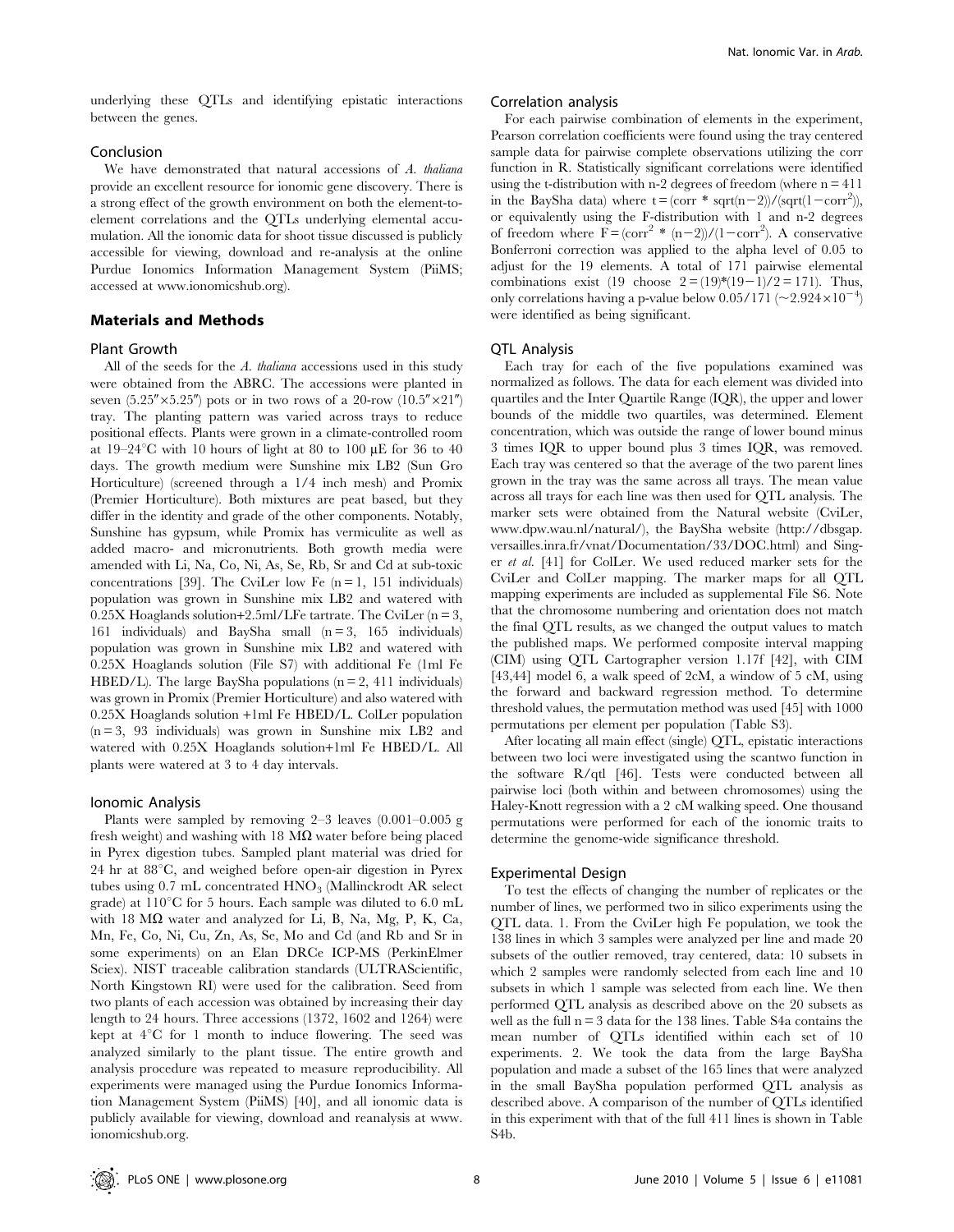Table S1 Significant pairwise comparisons between 12 accessions of A. thaliana. Line effect indicates significant differences  $(p<0.05)$  between accessions for that element. A. A. thaliana leaf data. B. A. thaliana seed data.

Found at: doi:10.1371/journal.pone.0011081.s001 (0.03 MB DOC)

Table S2 All QTL for each element across all 5 RIL populations. LOD (logarithm of the odds) score above the LOD threshold is indicated for each QTL. QTL region are indicated by MI start and MI end and the projected QTL location is given in cM. Cofactors indicates the number of cofactors used in the CIM model. Threshold values indicate the 99% confidence interval derived from 1000 permutations.

Found at: doi:10.1371/journal.pone.0011081.s002 (0.37 MB DOC)

Table S3 Two-way epistatic interactions for each RIL population across all 5 chromosomes. Lod.full is the log-odds ratio of the full model with two loci and their interaction compared to the null model with no QTL. Lod.fv1 is the log-odds ratio of the full model compared to the best single QTL model with one locus on either chromosome A or B (not necessarily at the same location as the full model loci). Lod.int is the log-odds ratio of the interaction term which is found by comparing the full model with an interaction term, to the two QTL model with no interaction term. Lod.add is the log-odds ratio of the additive effects, found by comparing the two QTL model (no interaction term) to the null model with no QTL. Lod.av1 is the log-odds ratio comparing the two QTL model with no interaction term, to the best single QTL model with one locus on either chromosome A or B (not necessarily at the same location as in the two QTL model).

Found at: doi:10.1371/journal.pone.0011081.s003 (0.04 MB DOC)

Table S4 Results of in silico experimental design simulations. A. Number of QTLs detected in the subset of CviLer lines with 3 samples analyzed. First two rows indicate the average of 10 randomly generated subsets with  $n = 1$  or 2, third row indicates the number of QTLs identified with the full n = 3 dataset. B. QTLs identified from the large BaySha experiment when either the full 411 lines or the subset of 165 lines corresponding to the smaller BaySha set was used.

Found at: doi:10.1371/journal.pone.0011081.s004 (0.05 MB DOC)

File S1 Frequency plots of parental lines and RILs for each element across the 5 RIL populations. X-axis represents the centered PPM (See Methods) of indicated element. Y-axis indicates frequency of occurrence. Black vertical lines indicate the 95% confidence interval of the parents distribution (i.e. lower parent $-1.96$  SD (pooled) to higher parent+1.96 SD(pooled)) 1.1. Comparison of ColLer.

Found at: doi:10.1371/journal.pone.0011081.s005 (0.06 MB PDF)

File S2 Frequency plots of parental lines and RILs for each element across the 5 RIL populations. X-axis represents the centered PPM (See Methods) of indicated element. Y-axis indicates frequency of occurrence. Black vertical lines indicate the 95% confidence interval of the parents distribution (i.e. lower parent $-1.96$  SD (pooled) to higher parent+1.96 SD(pooled)) 2. Comparison of BaySha, grown in Sunshine Soil.

Found at: doi:10.1371/journal.pone.0011081.s006 (0.06 MB PDF)

File S3 Frequency plots of parental lines and RILs for each element across the 5 RIL populations. X-axis represents the centered PPM (See Methods) of indicated element. Y-axis indicates frequency of occurrence. Black vertical lines indicate the 95% confidence interval of the parents distribution (i.e. lower  $parent-1.96$  SD (pooled) to higher parent+1.96 SD(pooled)). Comparison BaySha, grown in Promix soil.

Found at: doi:10.1371/journal.pone.0011081.s007 (0.06 MB PDF)

File S4 Frequency plots of parental lines and RILs for each element across the 5 RIL populations. X-axis represents the centered PPM (See Methods) of indicated element. Y-axis indicates frequency of occurrence. Black vertical lines indicate the 95% confidence interval of the parents distribution (i.e. lower  $parent-1.96$  SD (pooled) to higher parent+1.96 SD(pooled)). Comparison of CviLer, high Fe environment.

Found at: doi:10.1371/journal.pone.0011081.s008 (0.06 MB PDF)

File S5 Frequency plots of parental lines and RILs for each element across the 5 RIL populations. X-axis represents the centered PPM (See Methods) of indicated element. Y-axis indicates frequency of occurrence. Black vertical lines indicate the 95% confidence interval of the parents distribution (i.e. lower  $parent-1.96$  SD (pooled) to higher parent+1.96 SD(pooled)). Comparison of CviLer, low Fe environment.

Found at: doi:10.1371/journal.pone.0011081.s009 (0.06 MB PDF)

File S6 Estimated genetic maps. Estimated genetic maps using marker data for our RIL populations in QTL Cartographer display. Map function and unit of measurement are included at the top of each map estimate followed by number of chromosomes, total number of markers mapped, mean and standard deviation for markers and inter-marker distance. The table is a representation of marker distance between markers, across all 5 Arabidopsis thaliana chromosomes. Finally, a list of marker name and order across chromosomes is included for each population. 1. Map data for the BaySha populations. 2. Map data for the ColLer population. 3. Map data for the CviLer Low Fe population. 4. Map data for the CviLer High Fe population.

Found at: doi:10.1371/journal.pone.0011081.s010 (0.03 MB TXT)

File S7 Hoaglands Media Recipe. Modified Hoaglands media used in this study.

Found at: doi:10.1371/journal.pone.0011081.s011 (0.04 MB DOC)

## Acknowledgments

We would like to thank the Arabidopsis Biological Resource Center (ABRC) and the Purdue Ionomics Facility. EB, TA, IA, CO, AG, and IB analyzed the Sunshine high Fe BaySha population as part of Dr. Rebecca Doerges' QTL class (Stats 549) at Purdue University and gratefully acknowledge her assistance and feedback.

## Author Contributions

Conceived and designed the experiments: JFH MLG DES IB. Performed the experiments: AR BL EY. Analyzed the data: EB TA IA AG CO BL OH MZ IB. Wrote the paper: EB TA MLG DES IB.